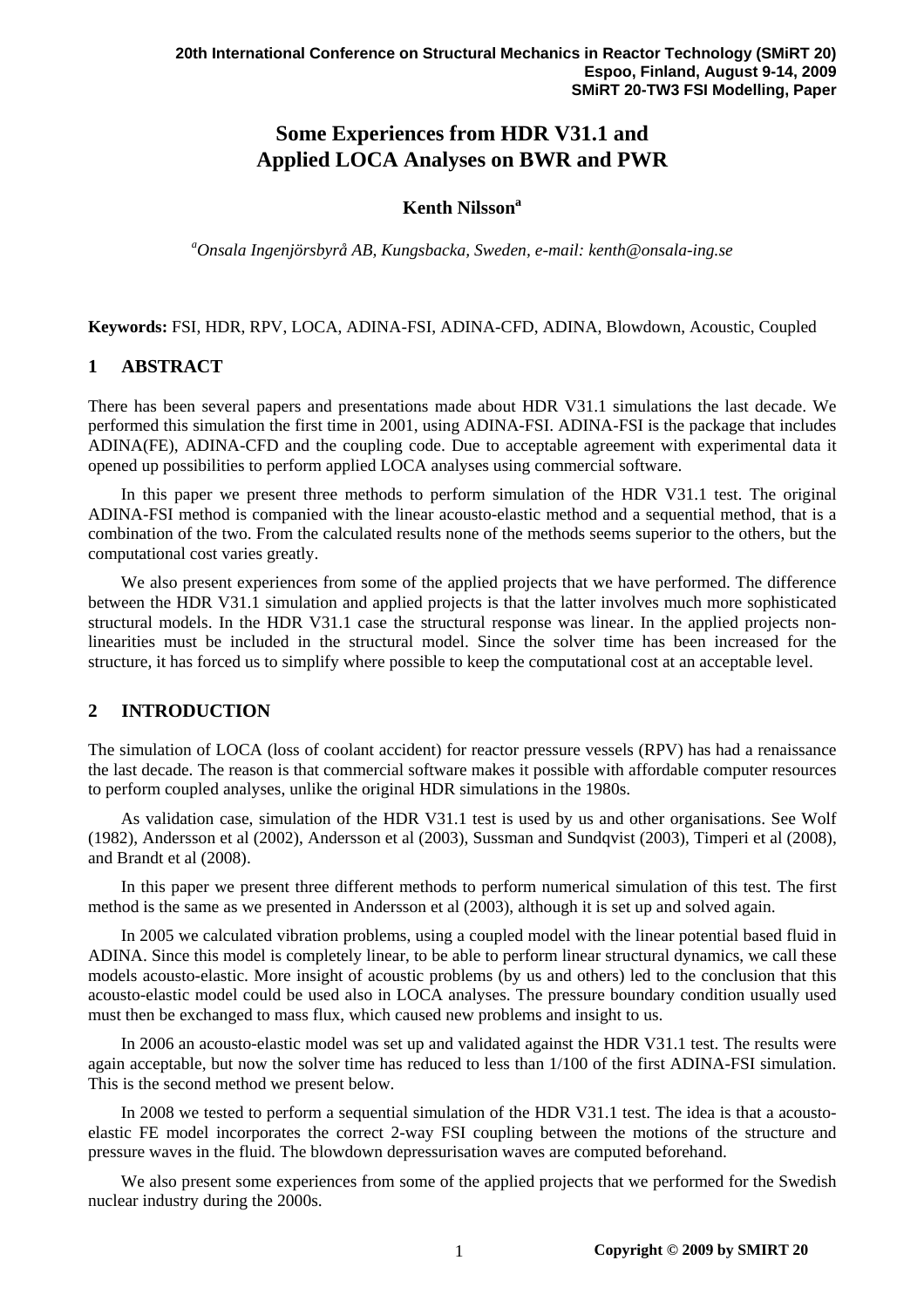# **3 THREE DIFFERENT METHODS TO SIMULATE HDR V31.1**

The results in this paper consists of three separate methods to simulate the V31.1 test.

1.The coupled CFD-FE approach using iterative ADINA-FSI coupling, same method as in Andersson et al (2002).

2. The coupled acousto-elastic approach using fluid elements in the FE code, similar to Timperi et al (2008).

3. A combination of the above. A CFD simulation of the blowdown (without FSI) is mapped on a coupled acousto-elastic linear FE model. Hence, the fluid domain is represented twice. The purpose is to quantify the FSI effects. A similar approach is used by others where the blowdown is simulated in a thermo-hydraulic code and mapped to the acousto-elastic FE model.

Another method, using the subsonic potential based fluid in ADINA, was presented in Sussman and Sundqvist (2003) and is not further discussed in this chapter. We have validated it against HDR V31.1 as well and the results are very similar to the three methods herein. This method has been used thoroughly in our applied projects, see below.

3.1 The iterative 2-way ADINA-FSI numerical model



**Figure 1.** Pressure in fluid and von Mises stress on the deformed structure, after 10 ms (a) and 20 ms (b).

The CFD model consists of 75 000 elements which results in 80 000 DOFs. The fluid model used is inviscid, slightly compressible (constant speed of sound), has no turbulence model, and has slip condition at walls. The material properties are  $\kappa = 0.82$  GPa and  $\rho = 730$  kg/m<sup>3</sup>. The initial pressure is 0 bar, and the measured pressure is used directly as boundary condition at the break location.

The FE models consists of 23 000 1<sup>st</sup> order shell and solid elements, 104 000 DOFs. The linear elastic material model is used with properties  $E = 175$  GPa,  $v = 0.3$  and  $\rho = 7800$  kg/m<sup>3</sup>. A small amount of Rayleigh damping is used.

The fluid solver governs the time step schedule, and here the Euler method with parameter  $\alpha = 0.52$  is used. (trapezoidal rule with a small amount of numerical damping).

The iterative FSI coupling method is used, with no relaxation factors, and the default value of 0.01 for the tolerance criteria for both velocity and force. There is a possibility to use direct coupling of the fluid and structure matrices too, not further discussed herein.

For the first 15 ms a time step of 0.1 ms is used, the rest of the simulation time 0.2 ms is used.

The solution required less than 1 GB memory and took 18 000 s on 6 CPUs.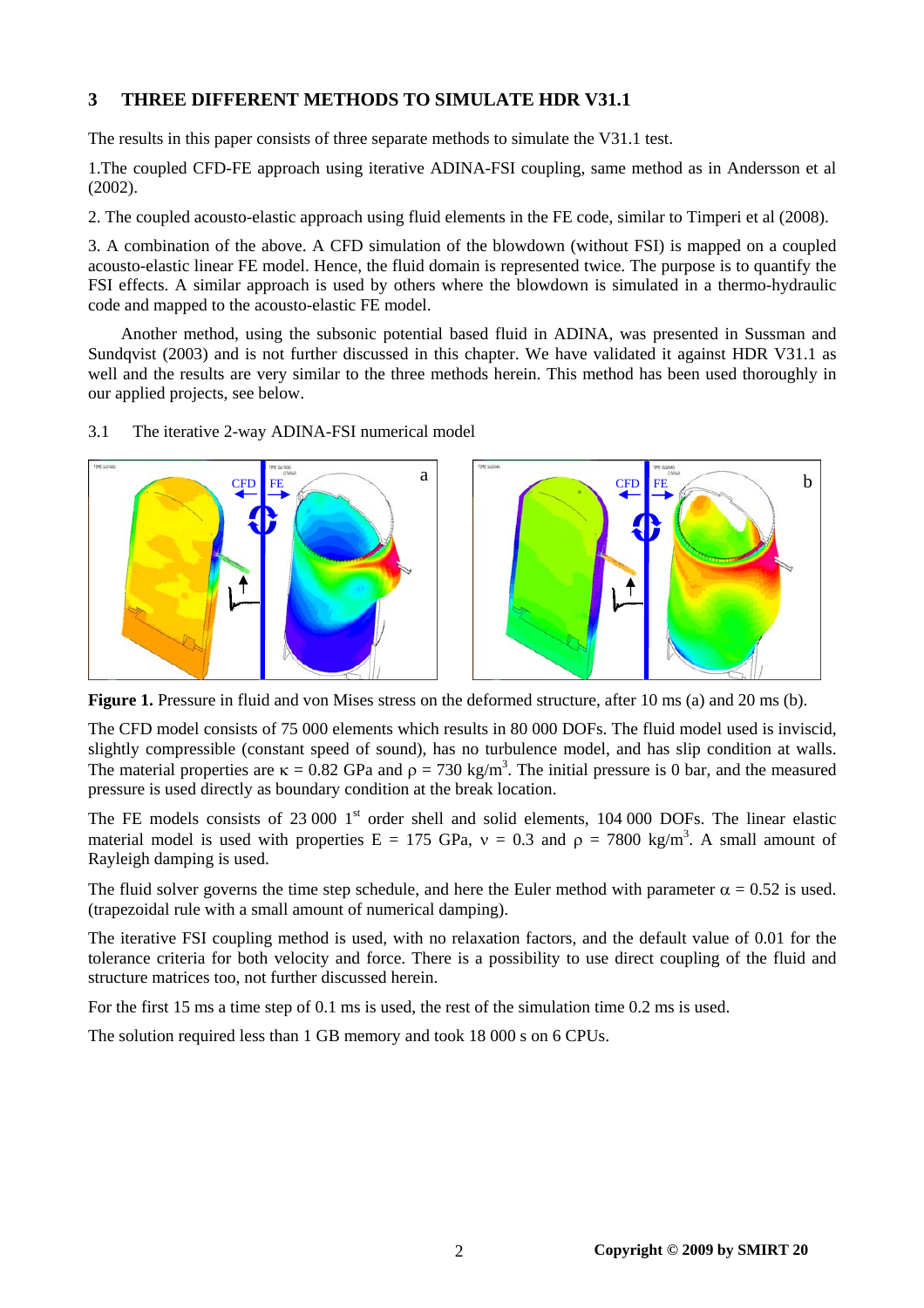#### 3.2 The acousto-elastic ADINA numerical model



**Figure 2.** Pressure in fluid and von Mises stress on the deformed structure, after 10 ms (a) and 20 ms (b).

The structural part is identical to the FE model above. The fluid is modelled with 260 000 elements in the FE code ADINA. The total number of DOFs is 260 000. The fluid model is the linear potential based fluid with material properties  $\kappa = 0.82$  GPa and  $\rho = 730$  kg/m<sup>3</sup>.

The load is applied as the prescribed mass flux at the break location. The measured mass flux cannot be used directly, since it contains too few samplings. Instead, the subsonic version of the fluid model was used. On that model the pressure was applied, and then the computed mass flux could be obtained. The staircase appearance of the mass flux is due to the reflections back and fourth in the break nozzle, which is not captured in the measured data.

The Newmark time stepping algorithm is used with default values for the  $\alpha$  and  $\delta$  parameters (no numerical damping). The Rayleigh damping does only apply on structural elements, so the fluid is undamped.

The solution required 1.3 GB memory and took 800 s on a single CPU.

#### 3.3 The sequential 1+2 way FSI model

This model is composed of the fluid and structure parts described above.



**Figure 3.** Pressure in CFD fluid, pressure in acoustic fluid, and von Mises stress on the deformed structure, after 10 ms (a) and 20 ms (b).

The CFD model is run first by itself, but the FE model must be defined so the appropriate fluid-structure boundaries can be identified. During the ADINA-CFD run the solver then creates a file incorporating the pressures that should be transferred to the FE model.

The FE model is the acousto-elastic model above. At the break location there is no load, instead the fluid potential is fixed which is a constant pressure condition. The FE model is thereafter run by itself, with the load file from ADINA-CFD. Hence, these pressures are applied at the fluid-structure interfaces, where also the interface elements between the acoustic fluid and structure are automatically created.

The same time stepping algorithms and time steps as above is used, and all other parameters like numerical and modelled damping were the same. The solution required 0.4 and 1.3 GB memory and took 8600 and 1600 s on 6 CPUs, for the CFD and FE part respectively.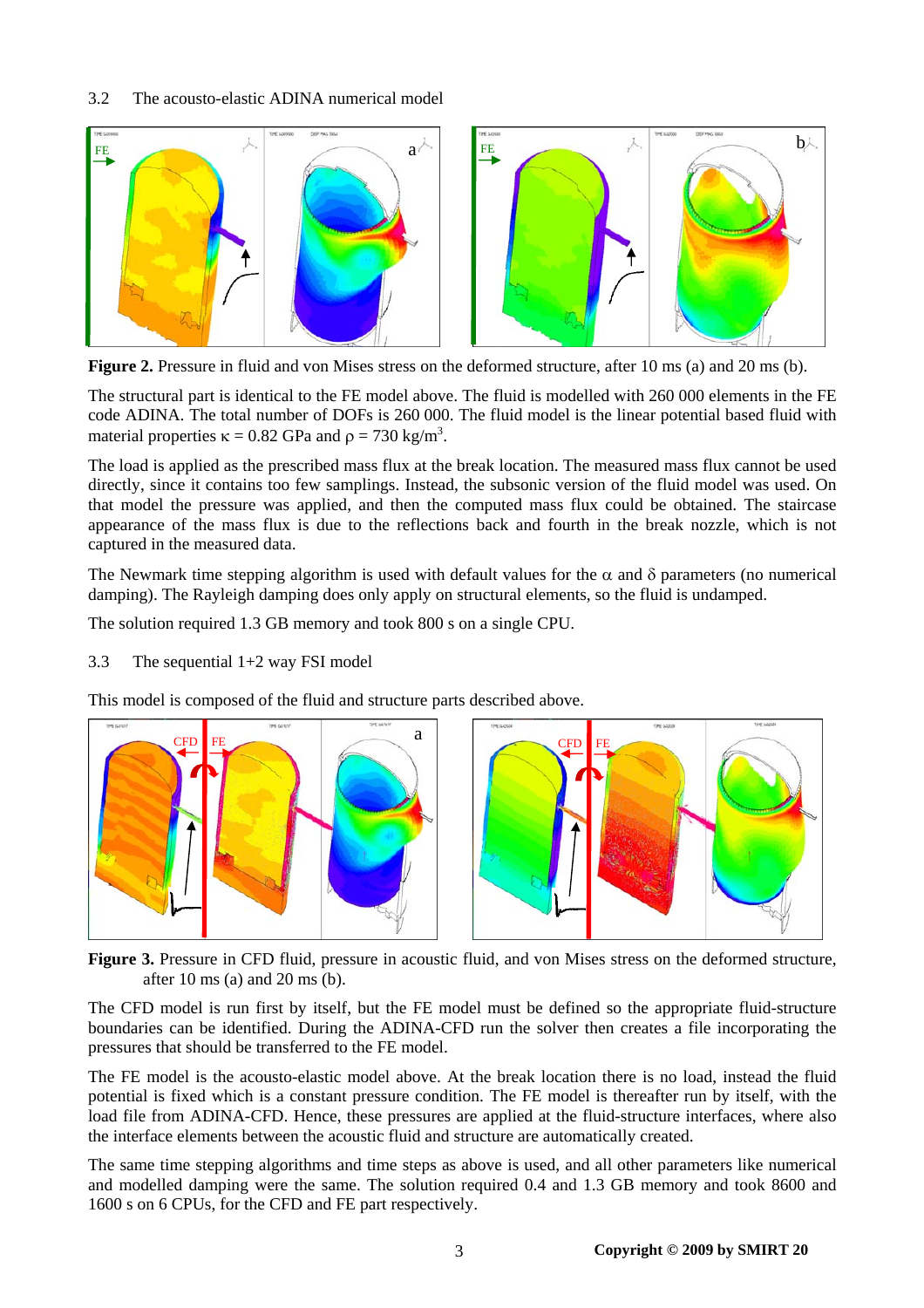#### **4 RESULTS**

In the previous figures the pressure, deformation and stress is shown for the three models. From these it is obvious that the results seems very similar. Here below, selected results, at some points where measurements were done in the HDR V31.1 test, are shown for comparison.

The measured data (black) is shown together with the three methods presented above. The 2-way iterative ADINA-FSI solution (blue), the sequential  $1+2$  way FSI (red), and the linear acousto-elastic (green) results.



**Figure 4.** Pressure on downcomer wall (a) and pressure difference across downcomer wall (b).



**Figure 5.** Strain on downcomer wall (a) and relative deformation between core barrel and RPV (b).

The results above shows that the characteristics of the measurement is captured with all three methods. All methods show more or less deviations. From the results above none of the results can be said to be superior to the others. Compared to the original 2 way FSI, the acousto-elastic model runs 100 times faster.

It is obvious that the acousto-elastic method is very attractive due to the computational cost. It should be realized, however, that the HDR geometry incorporates a very small nozzle diameter, compared to a typical BWR or PWR geometry. Hence, the flow velocity in the downcomer is lower than usual which promotes the linear response.

The figure below show the same results as in figure 4, but only for the sequential 1+2 way FSI model. It should be interpreted as follows. The CFD result (blue), without FSI, is run first. The acuosto-elastic result (red) is run afterwards, and the previous CFD pressures are mapped on this model. This is possible because ADINA-FSI can be managed so that only 1-way FSI (mapping of pressure) is performed.

In the beginning the CFD pressure decrease, due to the blowdown, and pulls the structural wall. As a result the structure moves, and the wall now push on the acoustic fluid. Hence, the motion that the blowdown causes results in pressure in the acoustic fluid that imply resistance to this motion. Hence, the CFD and acoustic pressures are, in general, of opposite sign.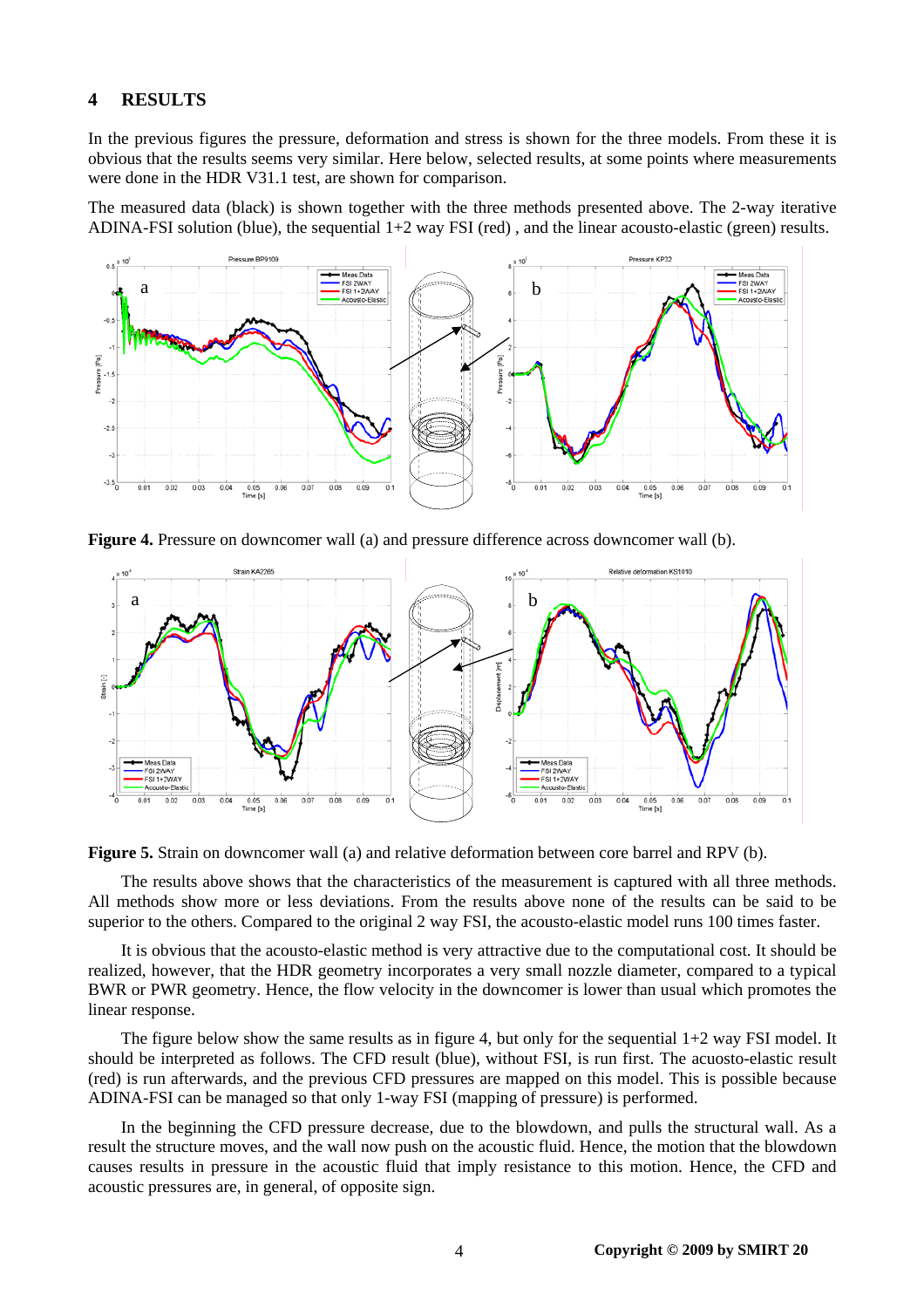The total pressure at the specific location is the sum of these two partial pressures. Simply by adding the two curves the final result is achieved (green). This curve is a duplicate of the red curve in figure 4. The measurement is also shown (black).

The uncoupled pressure waves (blue) are reduced in magnitude and propagation speed, when compared to the measurement. Because of this it has been considered necessary to perform full 2-way FSI coupling to reproduce the HDR V31.1 test, see Wolf (1982) and papers onwards. In Wolf (1982) the effective propagation speed is said to be 40 % of the speed of sound in the water, which seems to be captured well.



**Figure 6.** Pressure on downcomer wall (a) and pressure difference across downcomer wall (b).

It may appear surpricing that it is possible to do a sequential FSI computation, since all previous work states that 2-way FSI is a necessity, see Andersson et al (2002), Andersson et al (2003), Sussman and Sundqvist (2003), Timperi et al (2008), and Brandt et al (2008). The 2-way coupling is here done in the FE code, instead of coupling the CFD and FE code.

The explanation is that the HDR V31.1 response is almost linear. Due to the small nozzle diameter, the downcomer velocity becomes small (small drag forces) and that pressure pulses dominate. The actual flow has little influence on the total pressure in the fluid. The pressure waves follow the linear wave equation and the structure is all linear, which validates the use of the linear acousto-elastic model to take care of the 2-way FSI coupling..

Due to the principle of superposition the results can be added, if the model is linear. Thus, if there was no flow at all it would be obvious that the results could be computed separately and that the total results consist of the sum of the partial solutions.

The sequential method is used here to show the FSI effects. It is seen that the pressure in the acoustic fluid is of the same magnitude as the CFD pressure. Hence, the coupling between the structure and the water is strong and for the structural dynamic response a 2-way FSI coupling is necessary. This can also be quantified by comparing the eigenfrequencies for the coupled model and the structure in vacuo.

If a lighter fluid was present, e.g. steam instead of sub-cooled water, the eigenfrequencies would not be significantly affected. It is expected that in that case the acoustic (vibration) pressure would be of much less magnitude than the CFD (blowdown) pressure. It is also common to use sequential 1-way FSI coupling (mapping of pressure) from a CFD model to an uncoupled FE model in the case of steam pipe break in BWR reactors.

Using the acousto-elastic model the eigenfrequencies have been calculated for the structure *in vacuo*, the coupled model, and the fluid itself. The results are shown in table 1.

It can be seen that all eigenfrequences in for the structure and the fluid are greatly affected when they are coupled together, which implies that 2-way FSI coupling is a necessity to capture the dynamic behaviour of the RPV with internals.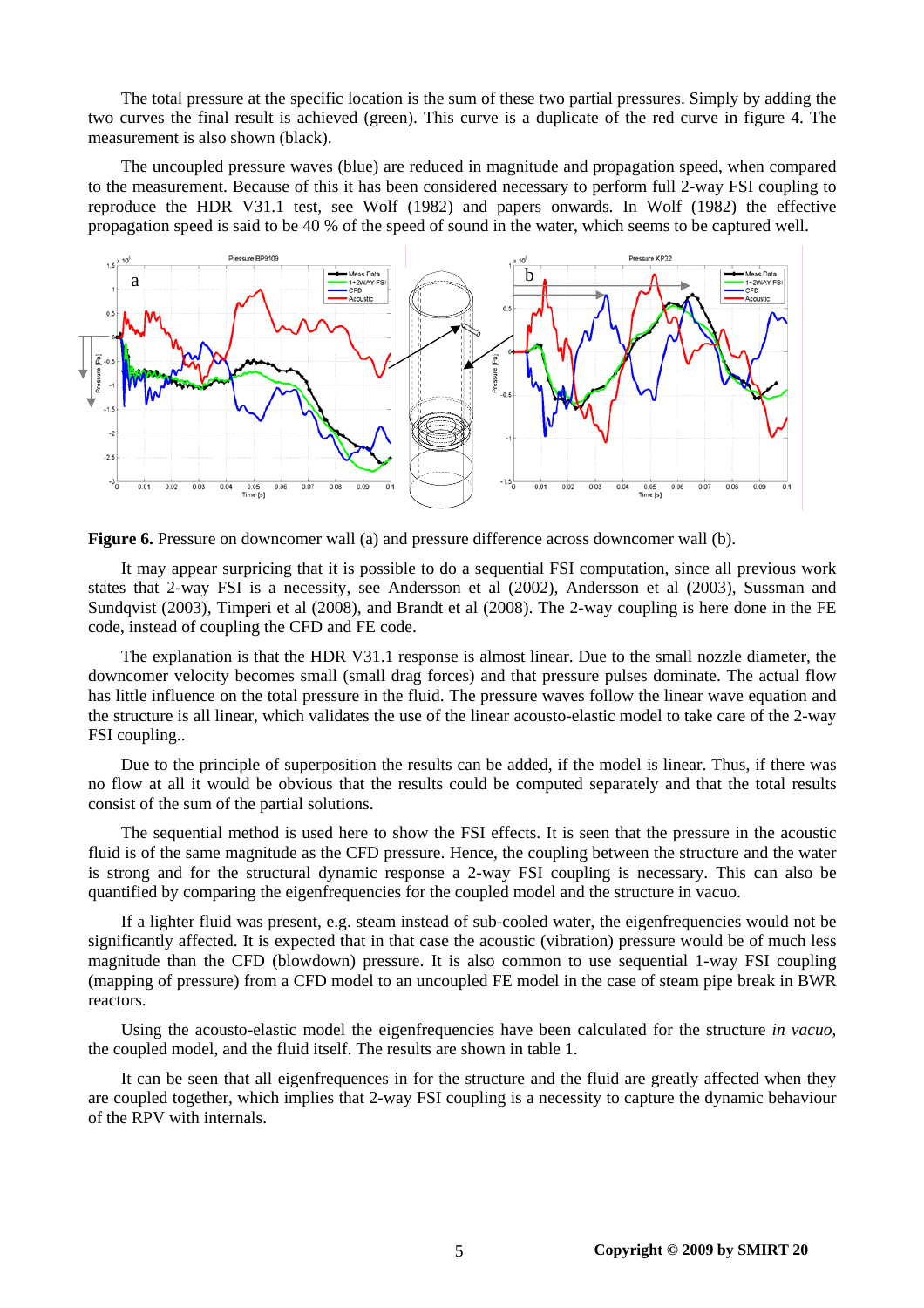| <b>Structure</b>    |                         | Coupled             |                     | <b>Fluid</b>     |              |
|---------------------|-------------------------|---------------------|---------------------|------------------|--------------|
| Mode shape          | Frequency Hz Mode shape |                     | Frequency Hz        | Mode shape       | Frequency Hz |
| <b>CB Pendulum</b>  | 12.0                    | <b>Helmholtz</b>    | 3.0                 | <b>Helmholtz</b> | 3.2          |
| <b>RPV Pendulum</b> | 14.3                    | <b>CB Pendulum</b>  | $6.5*$              | Stand. Wave #1   | 30.2         |
| CB ND <sub>3</sub>  | 39.5                    | <b>RPV Pendulum</b> | 10.6                | Stand. Wave #2   | 50.3         |
| CB ND <sub>0</sub>  | 42.2                    | CB ND3              | $14.3$ <sup>*</sup> | Stand. Wave #3   | 78.0         |
| RPV ND <sub>2</sub> | 43.5                    | CB ND <sub>2</sub>  | 14.5                | Stand. Wave #4   | 102          |
| CB ND4              | $49.1$ <sup>*</sup>     | CB ND4              | 21.3                | Etc.             |              |
| CB ND <sub>2</sub>  | $54.8*$                 | Stand. Wave #1      | 15.5                | Etc.             |              |

**Table 1.** Calculated eigenfrequencies for the HDR V31.1 problem.

In Ludwig and Schumann (1982) the *in vacuo* and coupled eigenfrequencies, as functions of nodal diameter (ND) for the core barrel (CB), are shown. The frequencies marked with an asterisk (\*) in table 1 are identified and found to have good agreement with the experiment.

The Helmholtz mode is the mode when the fluid in the nozzle vibrates back and forth (as a mass), whilst the fluid volume acts like a spring, due to its compressibility.

The fundamental structural mode, the pendulum mode of the core barrel, has half the eigenfrequency when coupled to the fluid due to the increased vibrating mass.

The first standing wave mode also reduce its frequency to about the half value, due to the increased flexibility of the boundary of the fluid domain in the coupled case.

The different mode shapes are affected to different extent by the fluid coupling, hence the mode sequence is changed from the *in vacuo* modes.

### **5 MOVING ON TO APPLIED PROJECTS**

The promising ADINA-FSI results in the early 2000s became a starting-point for applied projects of LOCA analyses of BWR and PWR reactors, see figure 7 below. Since 2002 and onwards applied projects have been performed for BWR and PWR reactors. The three methods of HDR V31.1 simulations presented above are performed year 2001, 2006 and 2008.

It is stated in Krieg et al (1977) that due to the small diameter (200 mm) of the break nozzle in the HDR tests, a real blowdown event in a typical PWR (800 mm) results in considerably higher loads. The test conditions were selected to assure a linear structural response (clamped hold down spring and no fuel).The good agreement achieved in the HDR V31.1 simulation is not enough when it comes to LOCA simulation of real PWR and BWR reactors.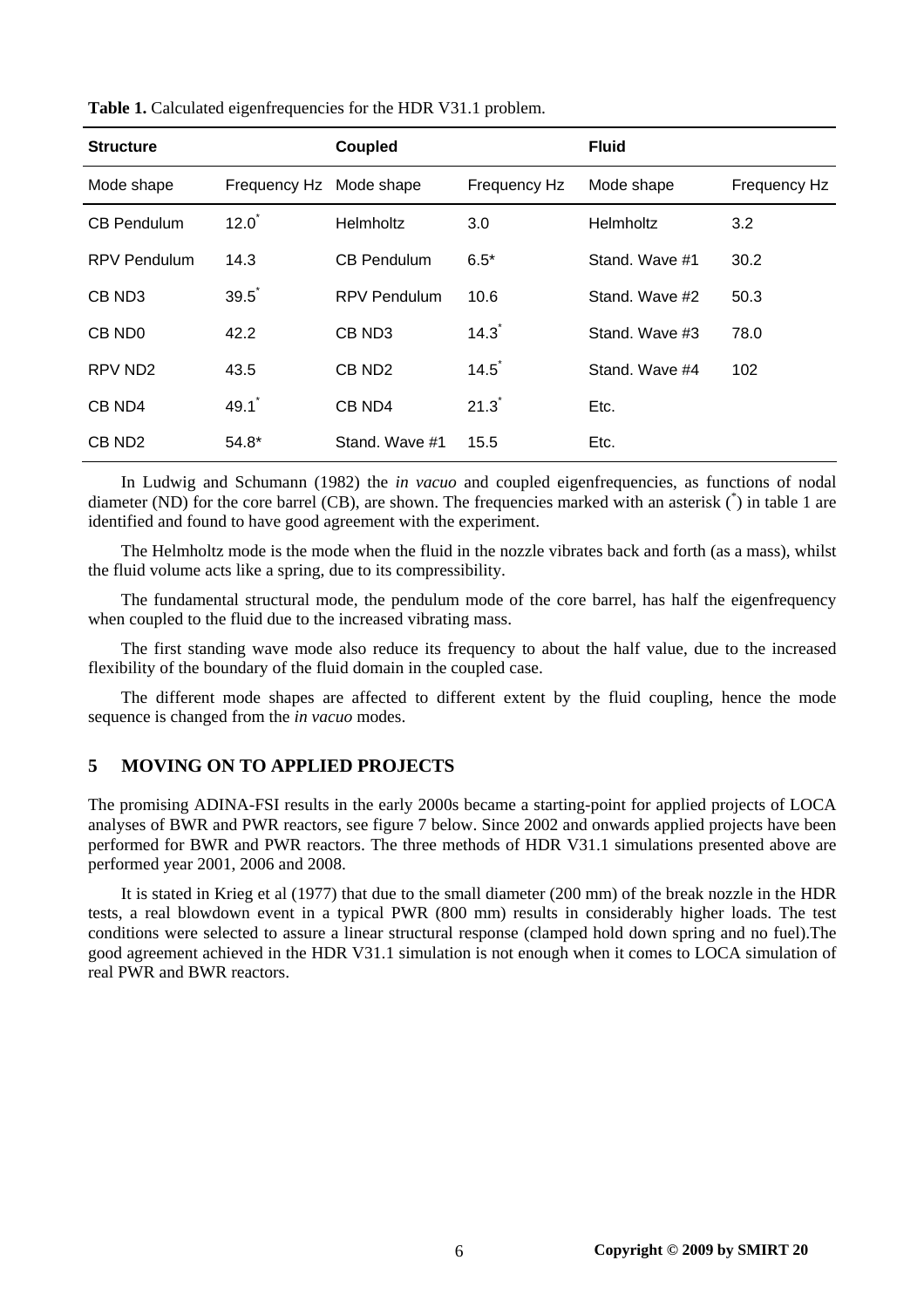

**Figure 7.** Chronological development of our RPV FSI experience (a), and model complexity (b).

In the beginning ADINA-FSI was used, which was replaced in 2002 by the subsonic potential based fluid in ADINA, see Sussman and Sundqvist (2003). The subsonic model has been the most used method since then, due to its numerical efficiency and ease of use. Since 2005 acousto-elastic models have been used, although not in LOCA analyses first.

The trend has been to use simpler and simpler fluid models. On the contrary, the structural models have had the opposite trend. The linear HDR V31.1 model has developed to very non-linear models, mostly due to contact conditions between internals. The HDR tests were designed for linear structural response, unlike the PWR reactors, see Wolf (1982).



**Figure 5.** Example model of a PWR reactor with external RCLs (a) and internals with contacts (b).

From the very simple HDR V31.1 simulation the development has led to many numerical tests and insight of where it is possible to simplify.

The following physical phenomena has been incorporated in the applied projects; full or zero pressure, blow-down force on RPV, jet force from pipe end, external pressure build-up, internal flow forces, gravity, pipe release forces, and pipe impact on building.

The following FE modelling issues have been dealt with; FE fluid elements, elements (type, shape, order), simulation time 0.1-4 s, global vibration (GV) load cases (earthquake, etc), non-linear material, contact between internals, fuel structural dynamics, and adding the concrete building.